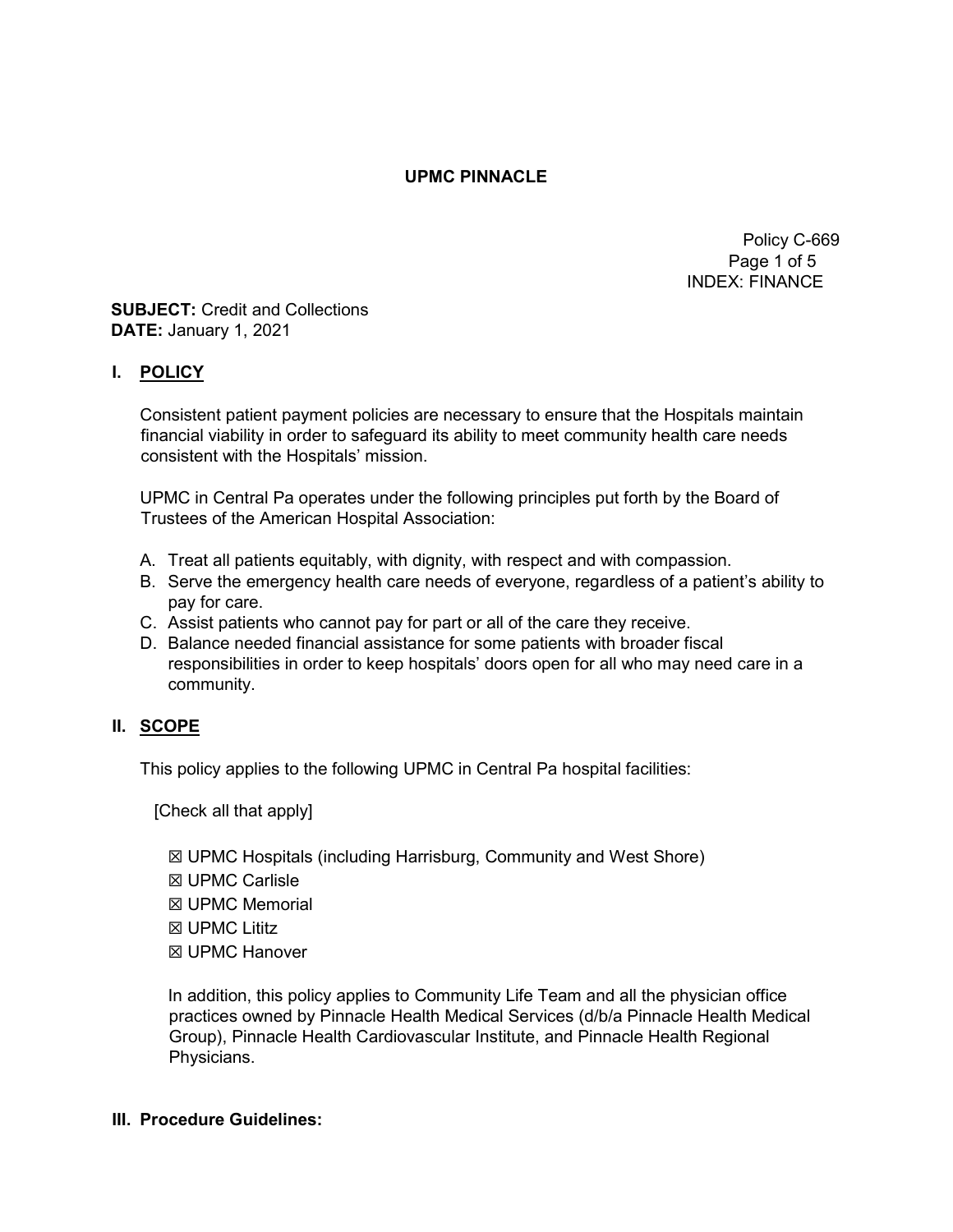Responsibility – The following criteria is used to determine financial responsibility for services rendered:

- A. The patient, if 18 years of age and legally competent.
- B. Parent or legal guardian of a child under the age of 18.
- C. Person so designated by a legal document.
- D. Patients who are under 18 years of age and are considered emancipated minors because of one or more of the following reasons:
	- Are currently or have ever been pregnant.
	- Are married
	- Have graduated from high school
	- Provide for their own support and maintenance

In addition, individuals under 18 can consent, and be financially responsible, if requesting confidentiality from parents, for the following treatments:

- Screening and treatment for sexually transmitted diseases
- Screening and treatment for HIV
- Contraception (but not abortion)
- Drug and alcohol treatment
- Mental health treatment if you are age 14 and older
- E. Other individuals who assume financial responsibility by signing the UPMC in Central Pa Agreement to Assume Financial Responsibility.
- IV. Pre-Admissions In order to provide adequate time to verify insurance and pre-certification requirements on elective procedures and identify patient responsibility, it is essential that the Hospitals' Central Pre-Registration area receive notification of the admission/surgery five business days prior to service. Cases that are not pre-certified by the insurer prior to service will be rescheduled. Deposits are requested for all estimated patient balances. This includes non-covered services, deductibles, co-insurance, etc. Patients that are preadmitted will have the opportunity for financial counseling at the time of pre-admission testing or by phone before admission. Various options for payment will be discussed and arranged before the service date. Depending upon the dollar amount involved and/or urgency of services to be rendered, cases may be rescheduled should adequate payment arrangements not be met. Elective surgeries, such as but not limited to bariatric and cosmetic, must be paid in full prior to services.
- V. Uninsured –Uninsured patients that do not have an urgent or emergent need for treatment may be required to discuss their financial arrangements with a financial counselor prior to treatment. Financial Aid is offered through the Hospitals' Charity Care and Financial Assistance policy which is outlined in Policy #C-667. Upon an unscheduled admission, uninsured patients are interviewed by a certified application counselor or financial counselor, that is either an employee of the hospital or a contracted agent, who will complete the Medical Assistance application with the information provided by the patient and will submit the filing at the appropriate County Assistance Office. Outpatients are assisted by the Hospitals' certified application counselors or financial counselors in obtaining Medical Assistance.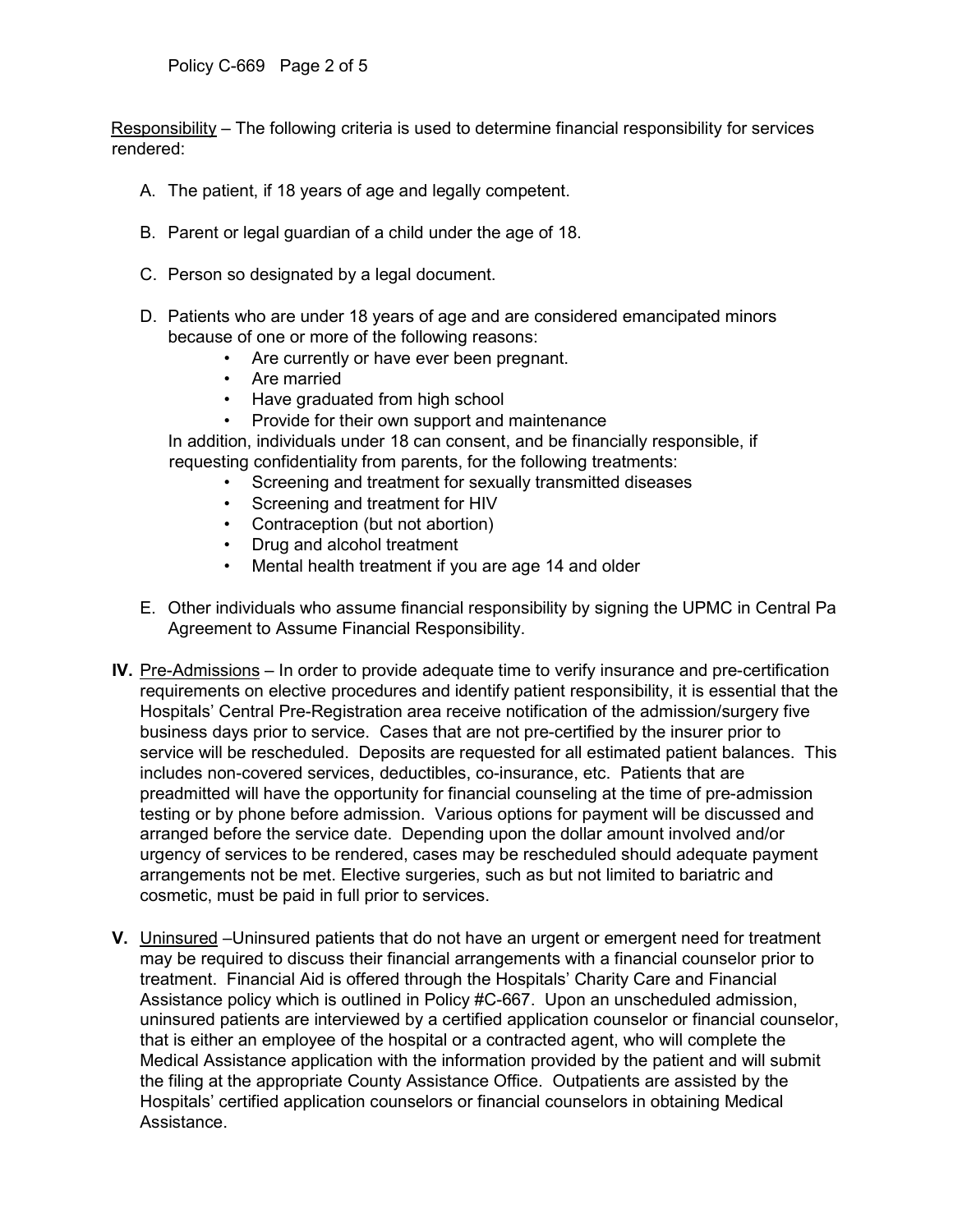- VI. Assignment of Benefits The Hospitals will submit bill forms for all insurances that are assigned to the organization with adequate proof of coverage. The responsible party may be required to assist in the follow-up process of the claim and will be required to make payment if the insurance has not resolved a clean claim within 60 days. Secondary insurances will be billed as appropriate.
- VII. Non-disclosure of Self Pay Services to Health Plans In accordance with the HITECH (Health Information Technology for Economic and Clinical Health) Act, UPMC in Central Pa will agree to a patient's request for privacy protection as to the disclosure of protected health information for payment or healthcare operations if the information pertains only to a healthcare item or service that the patient has paid for out of pocket in full, unless disclosures is otherwise required by law or is for treatment purposes.
- VIII. Collection of Self-Payment Amounts –The following steps outline the collection efforts after service is rendered:
	- A. Upon determination of a patient balance a statement will be produced. This initial statement informs the patient that financial assistance is available for those that apply and qualify. The initial statement allows 26 days for payment. If payment is not received in 26 days, a second statement will be sent. The message on the second statement will note that the account is past due and that financial assistance is available for those that apply and qualify. Twenty-six (26) days after the second statement, a pre-collection letter will be sent informing the patient that their account will be forwarded to an outside collection agency should payment not be made in 14 days nor payment arrangement established. Again, the statement will note that financial assistance is available and disclose that any unpaid balance may be sent to a collection agency should they not apply and qualify for financial assistance or set up acceptable payment terms. Based on the guarantor's propensity to pay, the collection agency will work the account by making a varied number of IVR call(s) and sending a varied number of letters/statements over a minimum of a 42 day period. No bad debt agency will perform any ECA (extraordinary collection actions). The unpaid balance will not be transferred to bad debt collections until a minimum of 120 days after the date noted on the first patient statement.
	- B. At a minimum of 120 days, should the account not be paid or payment arrangements established, the account balance will be transferred to a primary collection. The account will be moved to the bad debt file and applied against the reserve on the balance sheet (Note: Bad debt expense is recognized based on a reserve methodology and not at the time of transfer).
	- C. All accounts are forwarded to the primary collection agencies regardless of the original payer involved. This primary agency will work the account for a minimum of nine months. If the primary agency does not generate any payments on the account, the account may then be forwarded to the secondary agency. The secondary agency will work the account for another nine months. Upon the return of the account from either the secondary agency or from the primary agency after 18 months, all collection efforts by UPMC in Central Pa cease.
	- D. UPMC in Central Pa and any contracted collection agency will limit account collection actions to standard acceptable business practices, which include phone calls and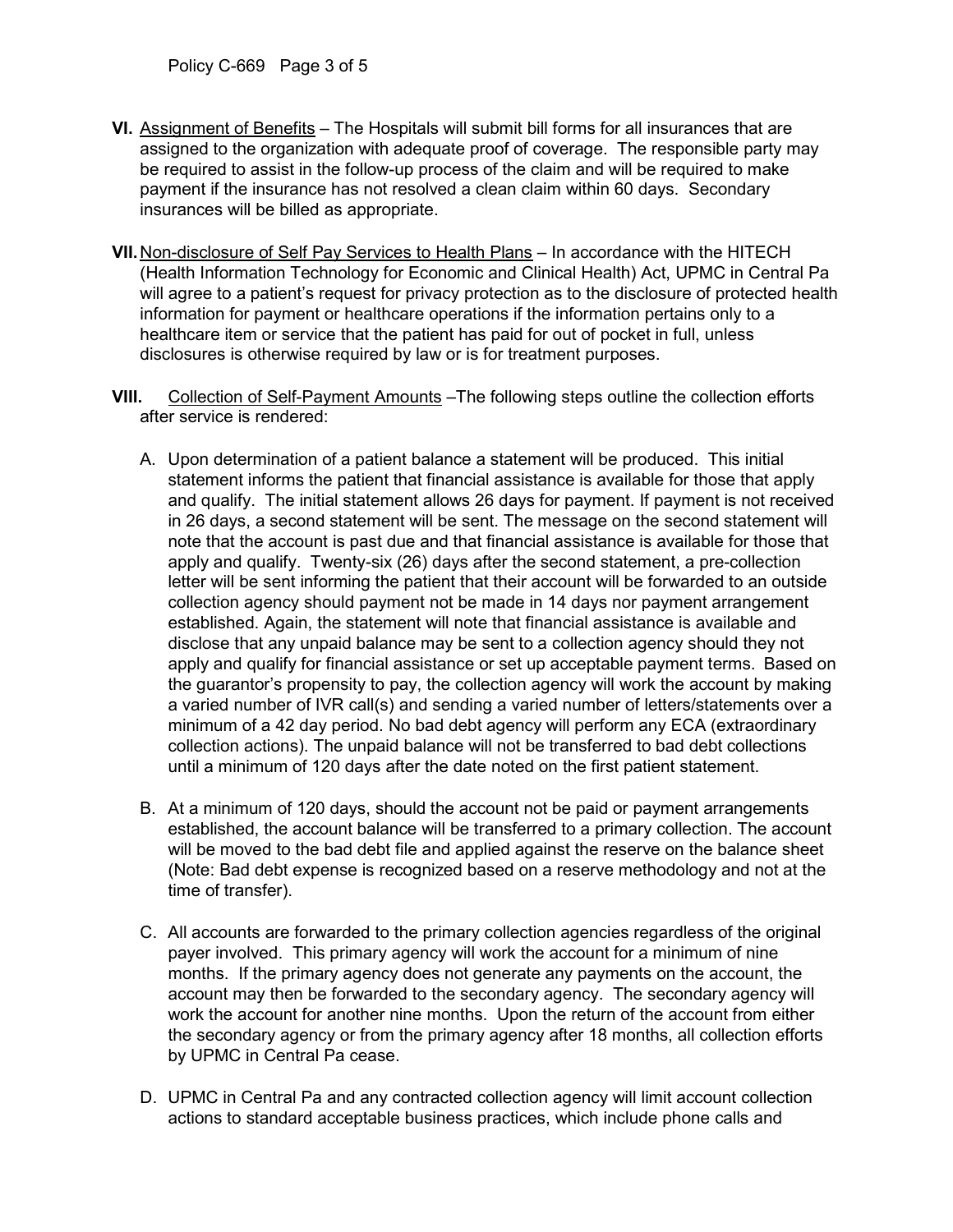Policy C-669 Page 4 of 5

mailings. Under no circumstance will UPMC in Central Pa or its contracted collection agencies adopt an ECA that include lawsuits, liens, arrests or other similar actions.

- E. A completed Financial Aid Application will be forwarded to the Patient Financial Support Services department. When the application is received, the staff will review and determine if the application is complete and the documentation supports Charity Care or Financial Assistance eligibility. If all the necessary documentation is not received the applicant will be notified by phone and/or written notice and collection efforts will proceed. See the Charity Care and Financial Assistance Policy, #C-667, for more details.
- IX. Discounts In addition to the discounts provided through the Charity Care and Financial Assistance Policy, Policy #C-667, uninsured patients who had services at UPMC Carlisle, UPMC Hanover, UPMC Lititz, UPMC Memorial, UPMC Community Osteopathic, UPMC Harrisburg, or UPMC West Shore will be offered a minimum discount of 40% unless the charge for the service is at special pricing which is normally applicable to services not covered by insurance (i.e. cosmetic surgery etc.).

Patients who had services at UPMC Carlisle, UPMC Hanover, UPMC Lititz, UPMC Memorial, UPMC Community Osteopathic, UPMC Harrisburg, or UPMC West Shore will be offered a prompt pay discount of 20% by the Financial Counselors or Registrars to insured patients for any estimated out-of-pocket expenses determined, if paid prior to or on the date of service.

- X. Payment Terms Various options for payment are available to the customer: Cash, check, credit card and installment payments. The installment plans offered balance our need to meet financial obligations while trying to assist patients with being able to pay for their care. Arrangements that are paid off within 3 months are handled by the Hospital. Plans in excess of 3 months are handled by ClearBalance through Republic Bank & Trust Company.
- XI. Overpayment Any overpayment of account balances by the patient will be applied to outstanding balances for the same patient or guarantor (family). If there are no outstanding debts, the payment will be refunded in coordination with all parties who made payments making the credit balance.
- XII. Confidentiality The hospital staff will always treat customers with respect and dignity. All records and information, including knowledge of services and debt, are considered confidential in accordance to HIPAA regulations.

SIGNED: Patrice A. Taleff, MBA, FHFMA, FACHE VP, Revenue Cycle ORIGINAL: October 28, 1998 APPROVALS: Patrice A. Taleff, MBA, FHFMA, FACHE VP, Revenue Cycle PRECEDE: May 18, 2020 SPONSOR: Director, Patient Financial Support Services